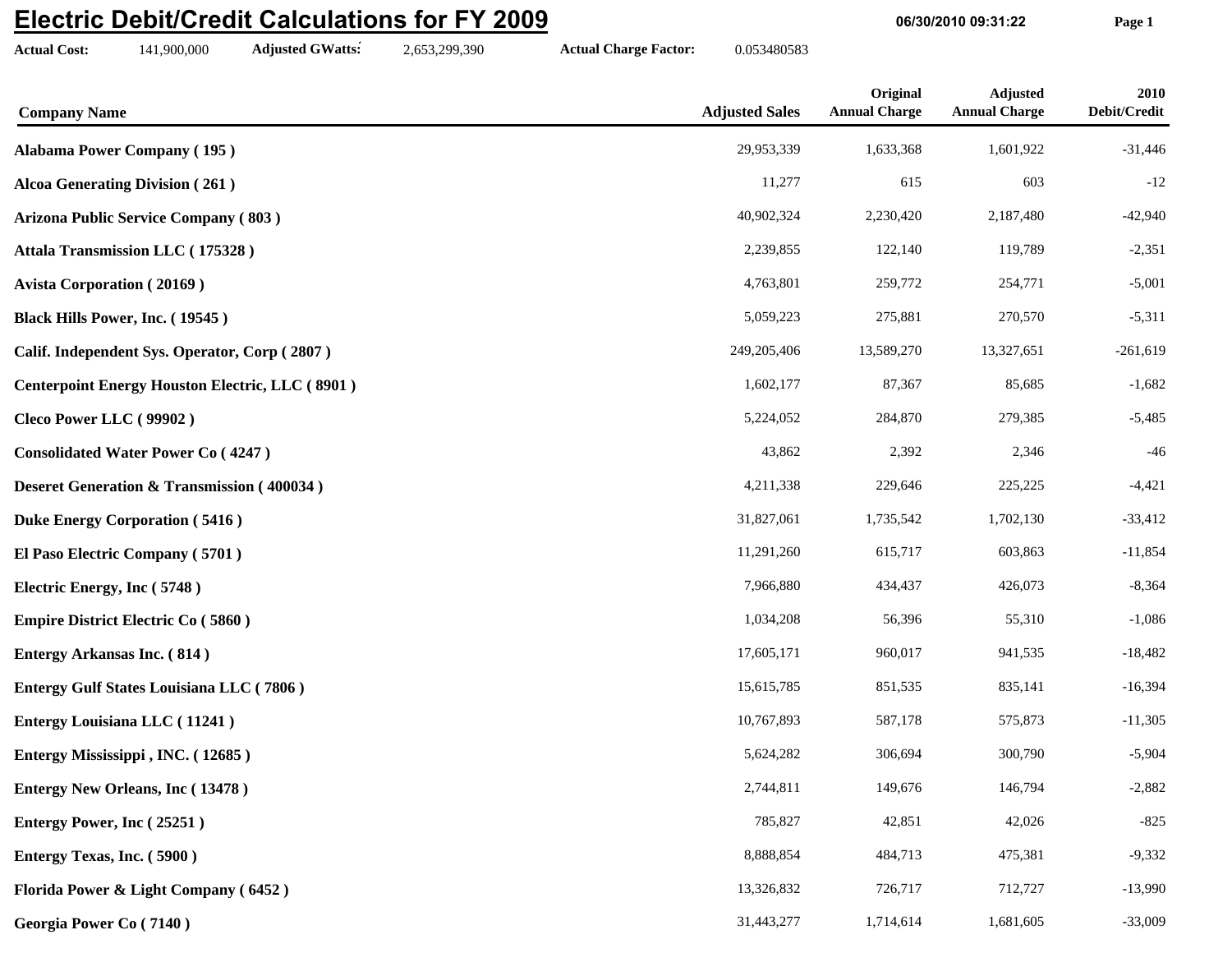## **Electric Debit/Credit Calculations for FY 2009**

**Actual Cost:** 141,900,000 **Adjusted GWatts:** 2,653,299,390 **Actual Charge Factor:** 0.053480583

**06/30/2010 09:31:22 Page 2**

| <b>Company Name</b>                              | <b>Adjusted Sales</b> | Original<br><b>Annual Charge</b> | <b>Adjusted</b><br><b>Annual Charge</b> | 2010<br>$\bf Debit/Credit$ |
|--------------------------------------------------|-----------------------|----------------------------------|-----------------------------------------|----------------------------|
| Gulf Power Co (7801)                             | 4,778,744             | 260,587                          | 255,570                                 | $-5,017$                   |
| <b>Idaho Power Co (9191)</b>                     | 7,353,815             | 401,006                          | 393,286                                 | $-7,720$                   |
| ISO New England, Inc. (198)                      | 137,563,988           | 7,501,419                        | 7,357,002                               | $-144,417$                 |
| Kentucky Utilities Company (10171)               | 7,306,602             | 398,432                          | 390,761                                 | $-7,671$                   |
| <b>Lockhart Power Company (11118)</b>            | 171,656               | 9,360                            | 9,180                                   | $-180$                     |
| Long Sault Division (11180)                      | 672,782               | 36,687                           | 35,981                                  | $-706$                     |
| Louisville Gas & Electric Co (11249)             | 9,326,401             | 508,572                          | 498,781                                 | $-9,791$                   |
| Maine Public Service Company (11522)             | 675,834               | 36,853                           | 36,144                                  | $-709$                     |
| MidAmerican Energy Company (400052)              | 21,585,870            | 1,177,086                        | 1,154,425                               | $-22,661$                  |
| Midwest Indep. Trans. Sys. Operator, Inc (920)   | 628, 255, 188         | 34,259,006                       | 33,599,454                              | $-659,552$                 |
| Mississippi Power Company (12686)                | 7,066,454             | 385,337                          | 377,918                                 | $-7,419$                   |
| Nevada Power Company d/b/a NV Energy (13407)     | 4,589,877             | 250,288                          | 245,469                                 | $-4,819$                   |
| New York Independent System Operator, In (51614) | 184,385,484           | 10,054,614                       | 9,861,043                               | $-193,571$                 |
| North Central Power Co., Inc. (13697)            | 41                    | 2                                | $\overline{c}$                          | $\boldsymbol{0}$           |
| Northbrook Energy, LLC (13654)                   | 175,763               | 9,584                            | 9,400                                   | $-184$                     |
| Northern States Power Co (MIN) (13781)           | 614,768               | 33,524                           | 32,878                                  | $-646$                     |
| NorthWestern Energy's (12825)                    | 14,469,229            | 789,013                          | 773,823                                 | $-15,190$                  |
| Northwestern Wisconsin Ele. Co (13815)           | 37,613                | 2,051                            | 2,012                                   | $-39$                      |
| <b>Ohio Valley Electric Corp (14015)</b>         | 15,026,497            | 819,401                          | 803,626                                 | $-15,775$                  |
| PacifiCorp (14354)                               | 34,227,973            | 1,866,465                        | 1,830,532                               | $-35,933$                  |
| Perryville Energy Partners, LLC (175714)         | 2,243,742             | 122,352                          | 119,997                                 | $-2,355$                   |
| Pilot Power Group, Inc. (15127)                  | 7,626                 | 416                              | 408                                     | $-8$                       |
| PJM Interconnection, L.L.C. (40498)              | 758,831,947           | 41,379,409                       | 40,582,775                              | $-796,634$                 |
| <b>Portland General Electric Co (15248)</b>      | 9,426,465             | 514,029                          | 504,133                                 | $-9,896$                   |